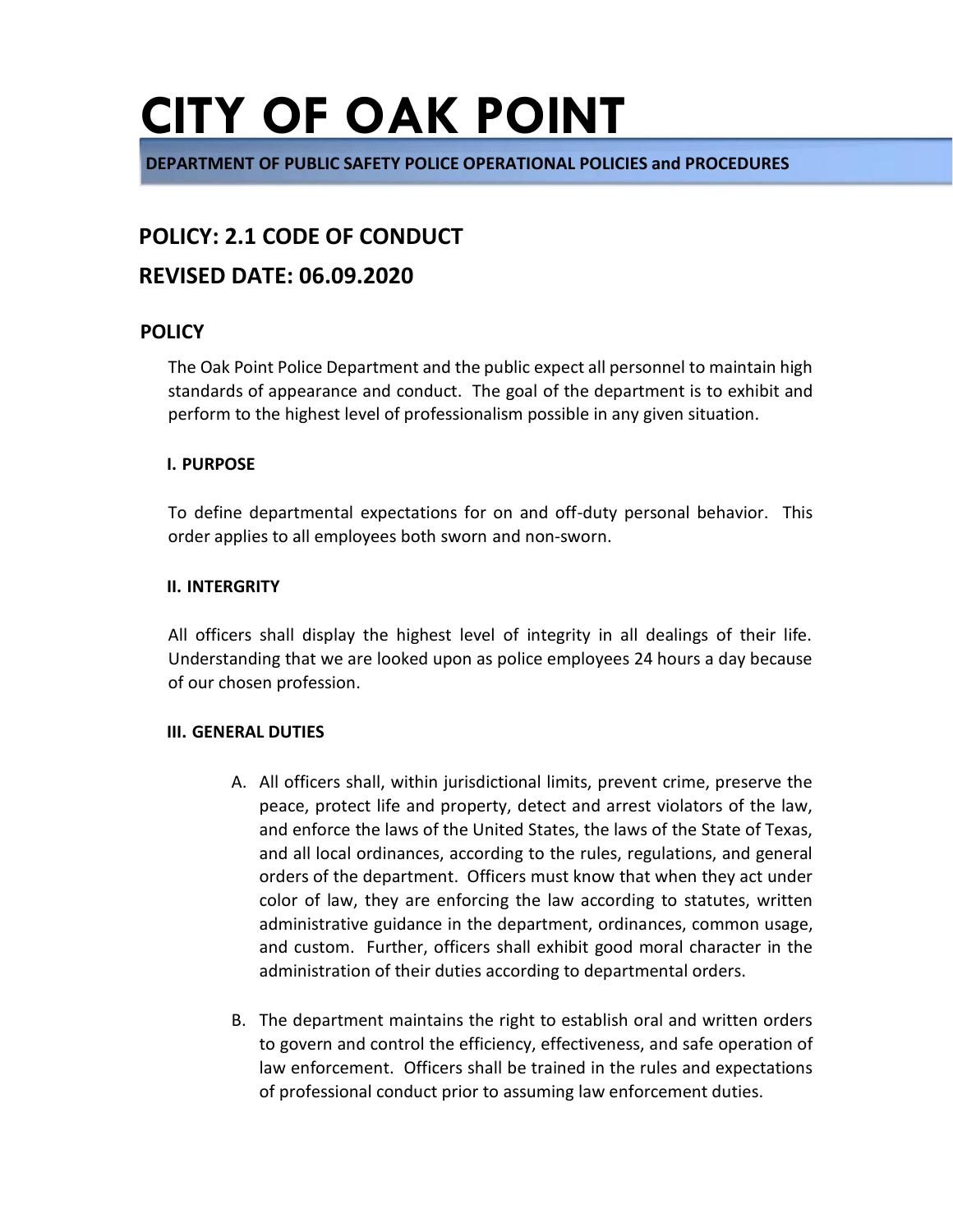- C. Management reserves the prerogative to discipline personnel for violations of the rules listed in this order as well as violations of all City, departmental orders and directives. The decision to discipline and the measure of discipline employed depend on the rule or law violated the consequences of the employee's actions, but an employee's prior history and experience, may be considered.
	- 1. Nothing in these rules and regulations limits the charges against employees because the alleged act or omission does not specifically appear in this manual, other order of the department, or in the laws or ordinances of which the department is responsible to enforce.
	- 2. No member of the department shall be a member of any organization which advocates the violent overthrow of the government of the United States, the State of Texas, or any unit of local government, or participate in any organization which has a purpose, aim, objective, or any practices which are contrary to the obligations of a law enforcement officer under these rules and regulations.
	- 3. Employees of the department have every right to feel secure in their conversations and confidences placed in other members of the department. Employees also have the right to not be manipulated to saying something or portions of a conversation being taken out of context for unethical purposes. Therefore employees of this department are prohibited from recording either audio or video, by any means, a supervisor, other officer, employee, or city employee without the express written consent of the Director of Public Safety. Any violation of this order will result in immediate termination.
- D. Obedience to Rules of Conduct, laws and orders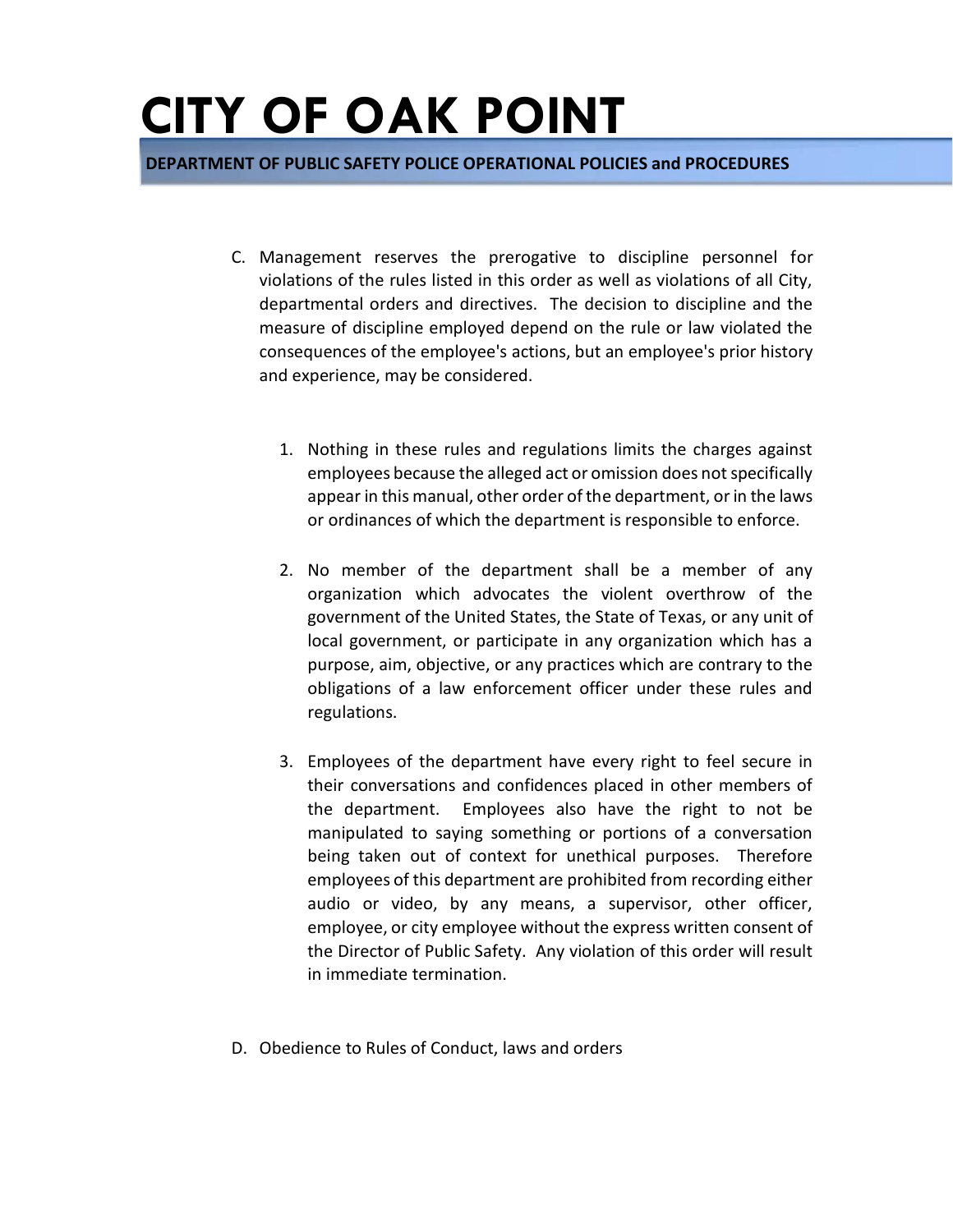**DEPARTMENT OF PUBLIC SAFETY POLICE OPERATIONAL POLICIES and PROCEDURES** 

All employees, regardless of rank or assignment, shall be governed by the following general rules of conduct. Violation of any of these rules by any officer of the department shall be considered sufficient cause for dismissal, demotion, suspension, or other disciplinary action.

- 1. Obedience to Laws. Employees shall abide by the laws of the United States and the State of Texas as well as the ordinances of the City of Oak Point.
- 2. Adherence to Departmental Rules. Employees shall abide by the rules of the City Personnel Manual, and the Policy and Procedure Manual and other properly issued internal directives of the Police Department.
- 3. Applicability of Rules. Certain rules may not apply in specific police assignments specifically authorized in writing by supervisors. However in all instances Officers may be held accountable and required to justify their actions.
- 4. Insubordination. Employees shall promptly obey all lawful orders and directions given by supervisors. The failure or deliberate refusal of employees to obey such orders shall be deemed insubordination and is prohibited. Flouting the authority of a supervisor by displaying obvious disrespect or by disputing their orders shall likewise be deemed insubordination.
- 5. Issuance of Unlawful Orders. No commanding or supervisory employee shall knowingly or willfully issue an order that violates a federal or state law, a city ordinance, or a departmental rule or policy.
- 6. Obedience to Unjust or Improper Orders. If an employee receives an order he believes is unjust or contrary to a departmental General Order or rule, he must first obey the order to the best of his ability and then may appeal the order to the Director.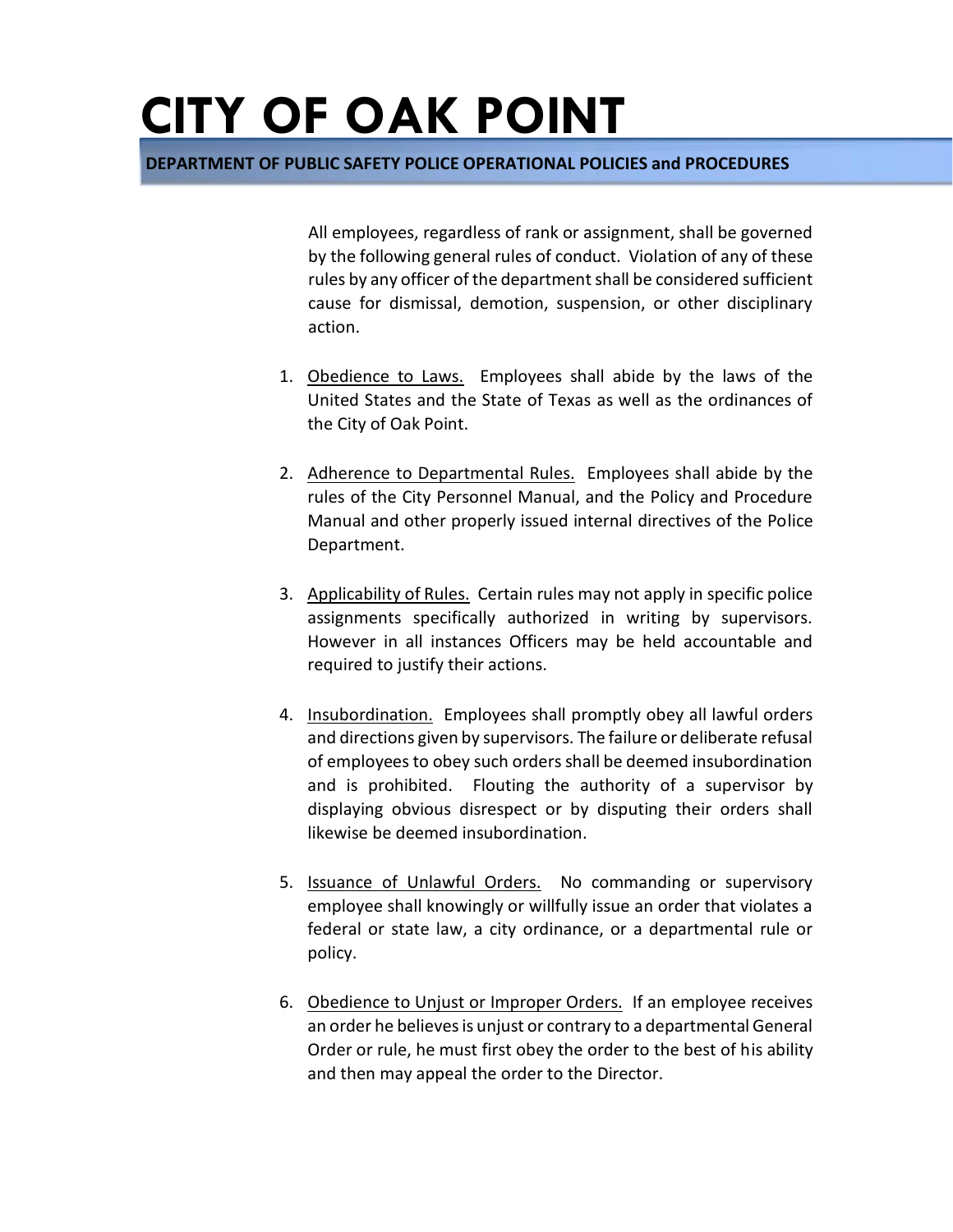- 7. Obedience to Unlawful Orders. No employee is required to obey an order that is contrary to the laws of the United States or the State of Texas or the ordinances of the City of Oak Point. If an employee receives an unlawful order, they shall report in writing the full facts of the incident and their actions to the Director.
- 8. Conflicts of Orders. If an employee receives an order that conflicts with one previously given them by a supervisor, the employee receiving the order shall respectfully point this out to the supervisor who gave the second order. If the supervisor giving the second order does not change the order in a way that eliminates the conflict, the second order shall stand and shall be the responsibility of the second supervisor. If the second supervisor so directs, the second order shall be obeyed first. Orders shall be countermanded only when immediately necessary for the good of the department.
- E. Attention to Duty
	- 1. Performance of Duty. Employees shall be attentive to their duties at all times, and shall perform all duties assigned to them, even if such duties are not specifically assigned to them in any departmental rules or procedures manual.
	- 2. Duty of Supervisors. Supervisors will enforce the rules, regulations, and policies of the Department. They will not permit, or otherwise fail to prevent, violations of the law, departmental rules, policies or procedures. They will report violations of departmental rules, policies, or procedures to their immediate superior without delay. Where possible, they will actively prevent such violations or interrupt them as necessary to ensure efficient, orderly operations.
	- 3. Conduct and Behavior. Employees whether on-duty or off-duty shall follow the ordinary and reasonable rules of good conduct and behavior and shall not commit any act in an official or private capacity tending to bring reproach, discredit, or embarrassment to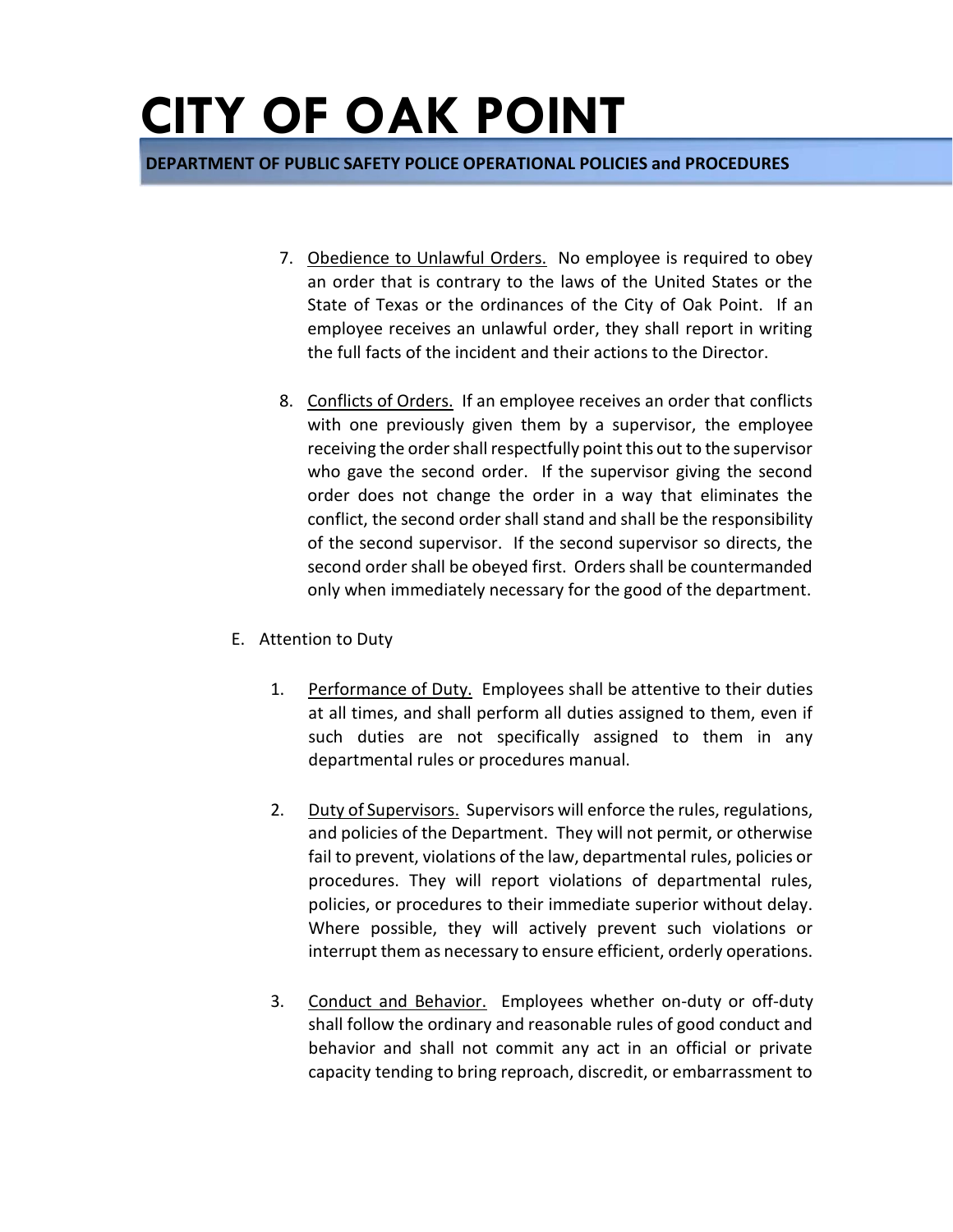**DEPARTMENT OF PUBLIC SAFETY POLICE OPERATIONAL POLICIES and PROCEDURES** 

their profession or the department. Employees shall follow established procedures in carrying out their duties as police officers and/or employees of the department, and shall at all time use sound judgment.

- 4. Responsibility to Serve the Public. Employees shall promptly serve the public by providing direction, counsel and other assistance that does not interfere with the discharge of their duties. They shall make every attempt to respond to the inquiry or request for assistance themselves when it is legal to do so.
- 5. Responsibility to Respect the Rights of Others. Employees shall respect the rights of individuals, and shall not engage in discrimination or oppression. Employees shall maintain a strictly impartial attitude toward all persons with whom they come in to contact with in an official capacity.
- 6. Truthfulness. Members shall be truthful in all verbal and written communications, reports and investigations. Officers who are conducting interviews or interrogations may find it necessary to provide inaccurate information in order to determine the truthfulness or veracity of a subject.
- 7. Officers Always Subject to Duty. Officers shall at all times respond to the lawful orders of supervisors, and to the call of individuals in need of police assistance. The fact that they may be off-duty shall not relieve them from the responsibility of being recalled to duty as needed.
	- a. While off-duty, or in their personal vehicle, officers shall not enforce, or take any police action to enforce Class "C" traffic offenses or any violation where they are not required to do so by law.
- 8. Officers Required to Take Action. Except where expressly prohibited, Officers are required to take prompt and effective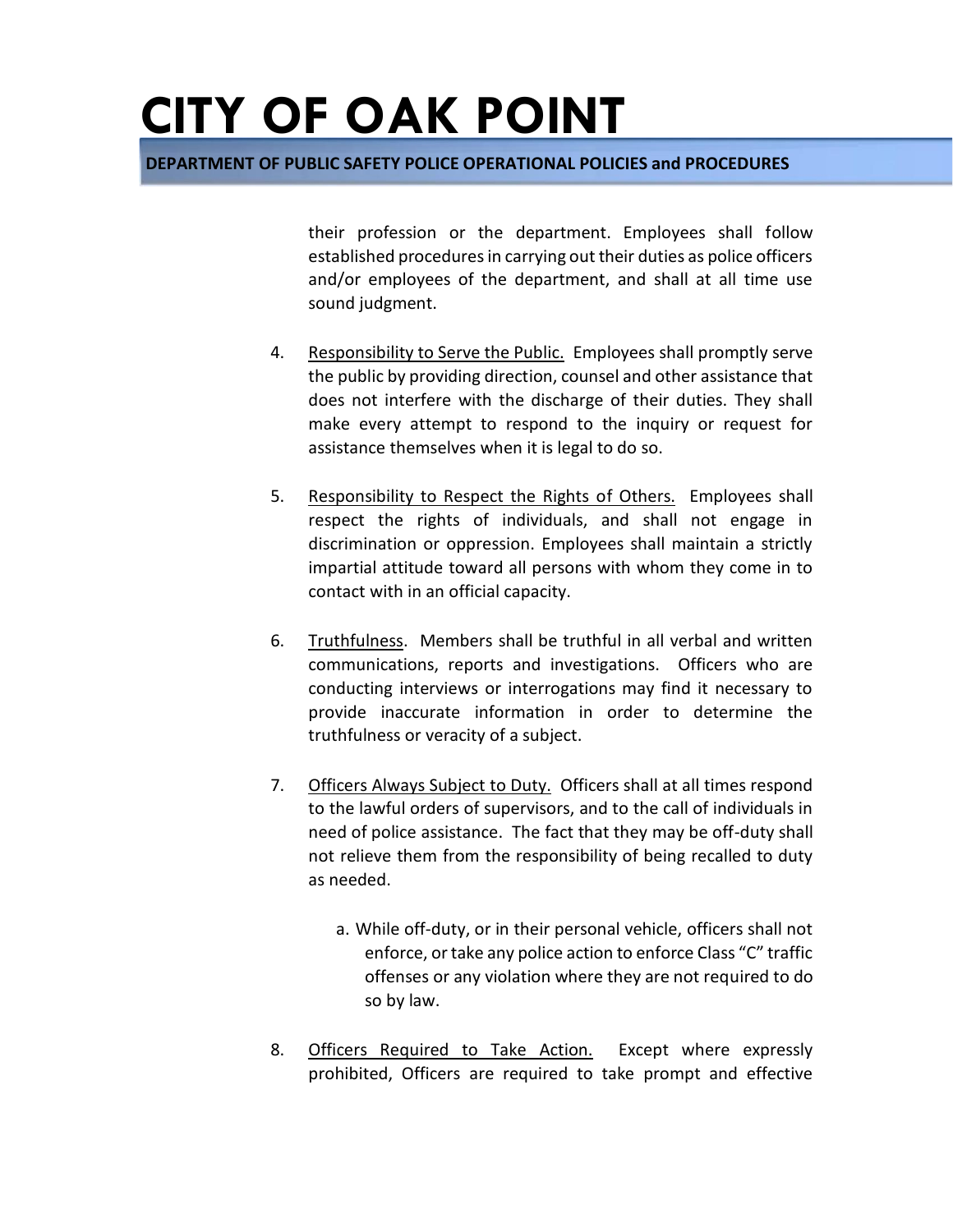**DEPARTMENT OF PUBLIC SAFETY POLICE OPERATIONAL POLICIES and PROCEDURES** 

police action conforming to departmental policy with respect to violations of laws and ordinances coming to their attention or of which they have knowledge. Officers shall promptly and punctually perform all official duties.

- 9. Reporting for Duty. Employees shall promptly report for duty properly prepared at the time and place required by assignments, training, subpoenas, or orders. Patrol officers shall remain on duty until properly relieved by another officer or dismissed by a supervisor. Employees are subject to emergency recall and shall report for duty during emergencies when so notified by a supervisor. Officer may not refuse to work when called in.
- 10. Exceptional leave. Employees shall, in situations requiring emergency leave or sick leave, notify their supervisors of the circumstances as soon as possible. If unable to report to work, employees shall notify the on-duty supervisor at least three (3) hours before reporting time.
- 11. Remaining Alert to Duty. While on duty or at training, employees shall remain alert and awake, unencumbered by alcoholic beverages, prescription drugs, illegal narcotics, or conflicts arising from off-duty employment.
- 12. Prohibition of Personal Business while on Duty. While on duty, officers shall not engage in any activity or personal business which would cause them to neglect their duty.
- 13. Availability while on-duty. Employees while on-duty shall not conceal themselves except for some authorized police purpose. Employees shall keep themselves immediately and readily available at all times while on-duty.
- 14. Assistance to fellow Officers. An officer shall not display cowardice in the line of duty or in any situation where the public or another officer might be subjected to physical danger. Unless actually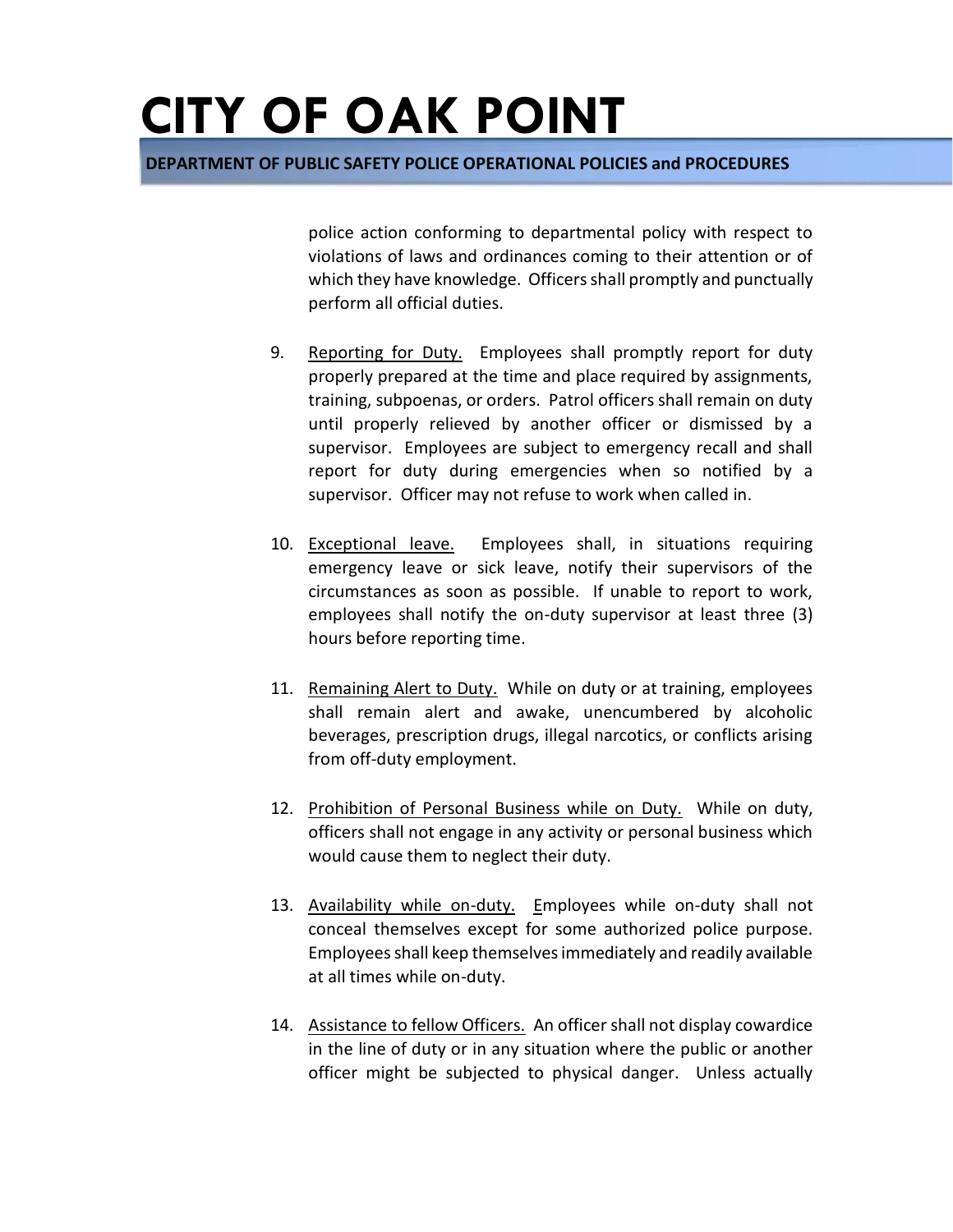**DEPARTMENT OF PUBLIC SAFETY POLICE OPERATIONAL POLICIES and PROCEDURES** 

incapacitated themselves, officers shall aid, assist, and protect fellow officers in time of danger or under conditions where danger might be impending.

- 15. Prompt Response to All Calls. Officers while on-duty shall respond without delay to all calls for police service. Calls shall be answered in compliance with normal safety precautions, traffic laws and departmental policy.
- 16. Duty to Report All Crimes and Incidents. Employees shall promptly report all crimes, violations, emergencies, incidents, dangers, hazardous situations and police information that come to their attention. Employees shall not conceal, ignore or distort the facts of such crimes, violations, emergencies, incidents and information.
- 17. Responsibility to Know Laws and Procedures. Employees shall know the laws and ordinances they are charged with enforcing, all departmental orders and rules, and the duties and procedures governing their specific assignments.
- 18. Responsibility to Know Districts and Locations. Officers shall know the location and boundaries of their assigned areas. Officers also shall be familiar with the names and general locations of streets and highways within our jurisdiction and the names and locations of hospitals and major public buildings within the immediate area.
- 19. Keeping Posted on Police Matters. Each day while on-duty and immediately upon returning from an absence, employees shall become familiar with the contents of recently issued communications and directives.
- 20. Sleeping on-duty. Employees must be alert. Sleeping while onduty is forbidden.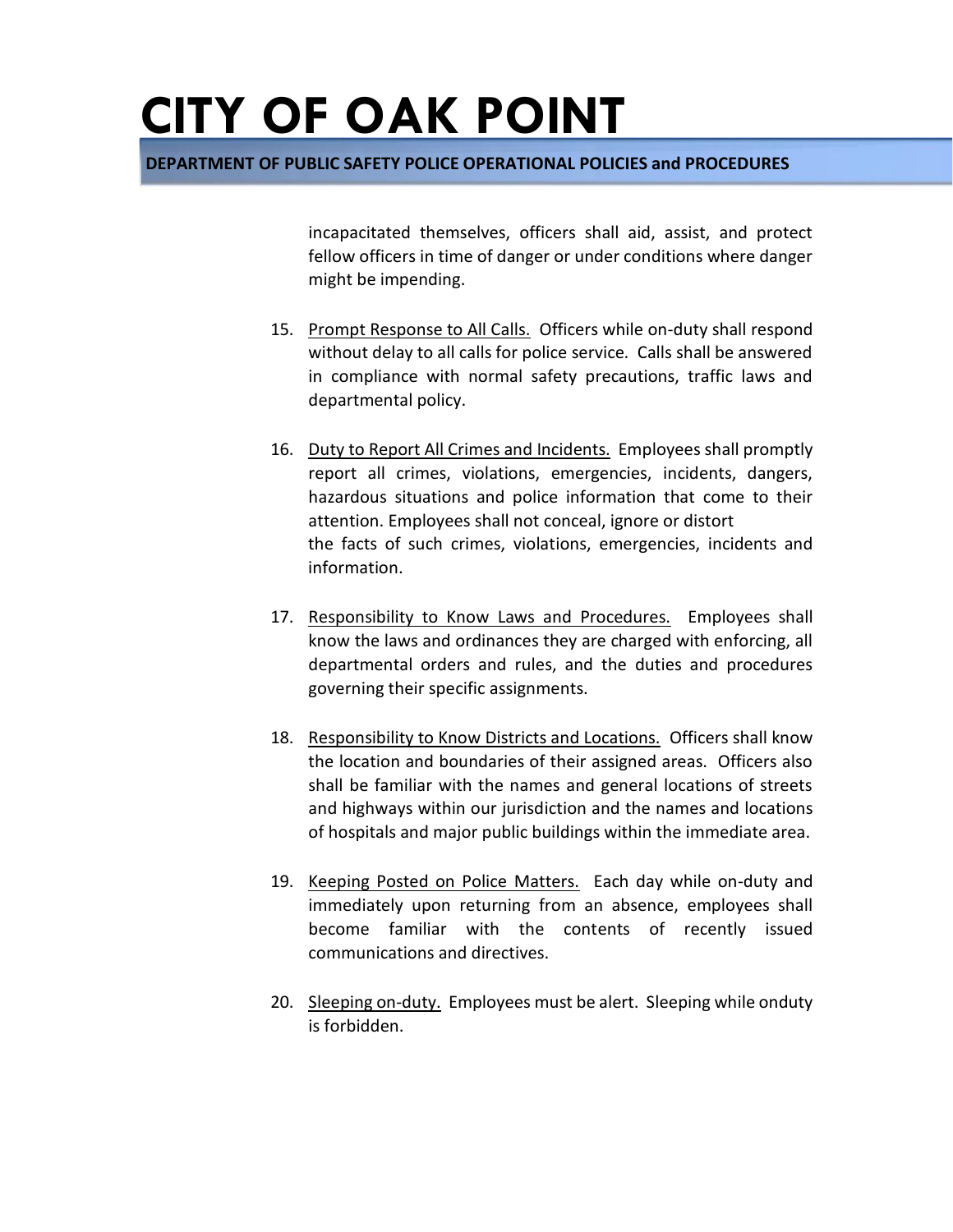- 21. Assisting Criminal Activity. Employees shall not communicate in any manner, directly or indirectly, any information that may delay an arrest or enable persons guilty of criminal acts to escape arrest or punishment, dispose of property or goods obtained illegally, or destroy evidence of unlawful activity.
- 22. Reading on-duty. Employees shall not read newspapers, books or magazines while on-duty and in the public view unless such reading has been assigned by a supervisory officer.
- 23. Studying on-duty. Employees shall not, during their regularly assigned working hours, engage in any studying activity that is not directly related to their current job assignments.
- 24. Maintaining Communications. While officers are on-duty or officially on call, they shall be directly available by normal means of communication, or shall keep supervisors informed of the means by which they may be reached when not immediately available.
- 25. Reporting Accidents and Injuries. Employees shall immediately report the following accidents and injuries: all on-duty traffic accidents in which they are involved, all personal injuries received while on-duty, all personal injuries not received while on-duty but which are likely to interfere with performance of assigned duties, all property damage or injuries to other persons that resulted from the performance of assigned duties, and all accidents involving city equipment whether on or off-duty. Officers must also report immediately to a supervisor in writing before the start of their shift any medications which by listed warning may cause drowsiness or affect their reaction time or decision making ability.
- 26. Report Address and Telephone Number. Employees shall have a working telephone or other means of communication in case of emergency at their residence, and shall register their correct residence address and telephone number with the department on the prescribed form. Any change in address or telephone number must be reported immediately.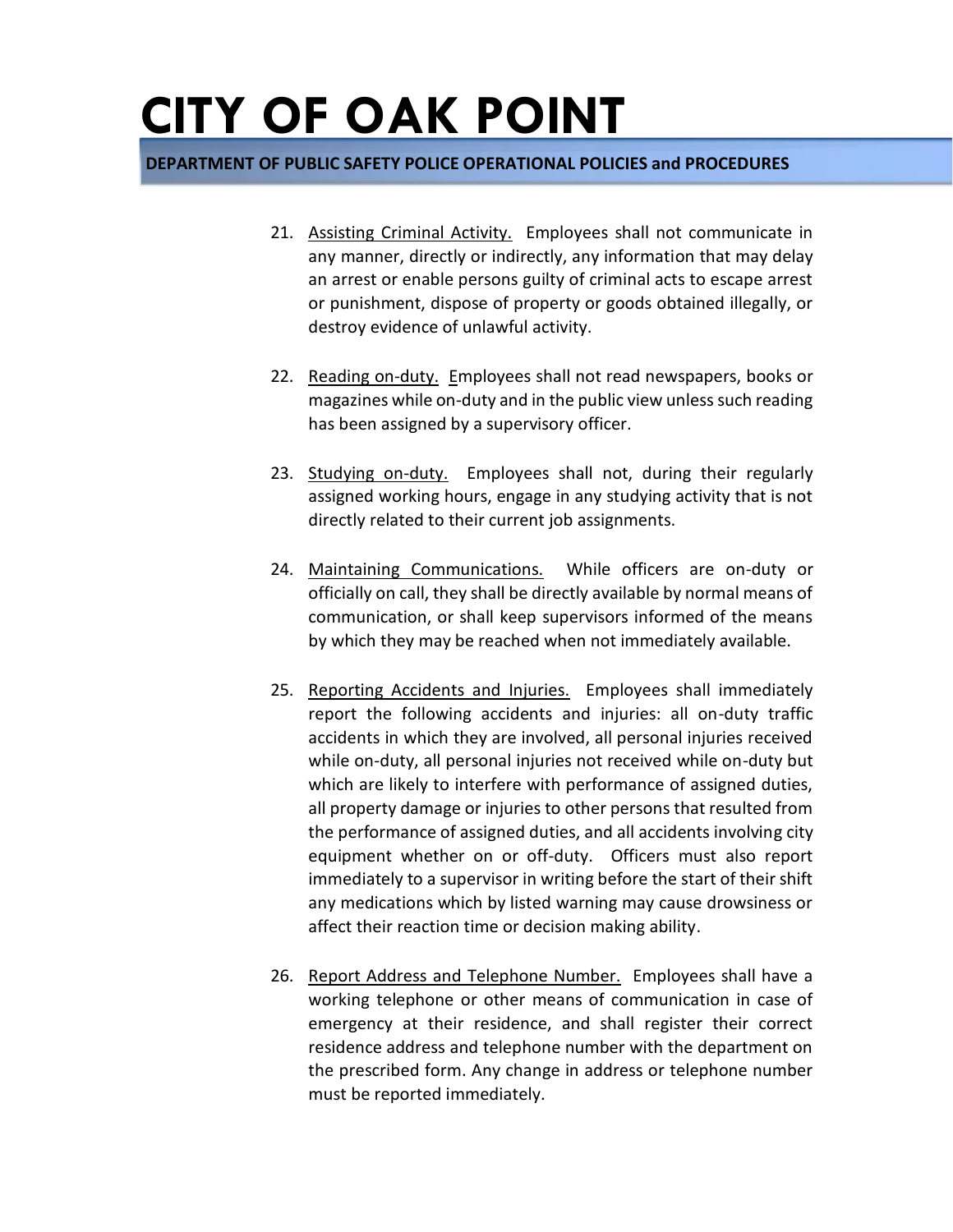- 27. Testifying in Departmental Investigations. When directed by a competent authority to make a statement or furnish materials relevant to a departmental administrative investigation, officers shall comply with the directive.
- 28. Carrying of Firearms. Except as approved by the Director all officers are required to carry sidearms while on-duty. While offduty, officers may use their own discretion as to whether to carry sidearm but **officers who choose to carry their badge or department issued ID card off-duty must carry a firearm on or about their person.**
- 29. Registration of Firearms. All firearms and ECWs carried and used by officers in the performance of their official duties must be department issued.
- F. Cooperation with Fellow Employees and Agencies
	- 1. Fellow Employees. Employees shall treat other members of the department in a courteous, civil and respectful manner.
	- 2. Interfering with Cases or Operations. Employees shall not interfere with cases assigned to others. Employees shall not interfere with the work or operations of any unit of the department or the work or operations of other governmental agencies. Employees against whom a complaint has been made shall not directly or indirectly contact or attempt to contact for any reason, the complainant, witness or any other persons related to the case.
	- 3. Requests for Agency Assist/Mutual Aid. No member of this department or the department itself shall refuse any reasonable request for mutual aid or agency assistance that falls within the perimeters of these general orders.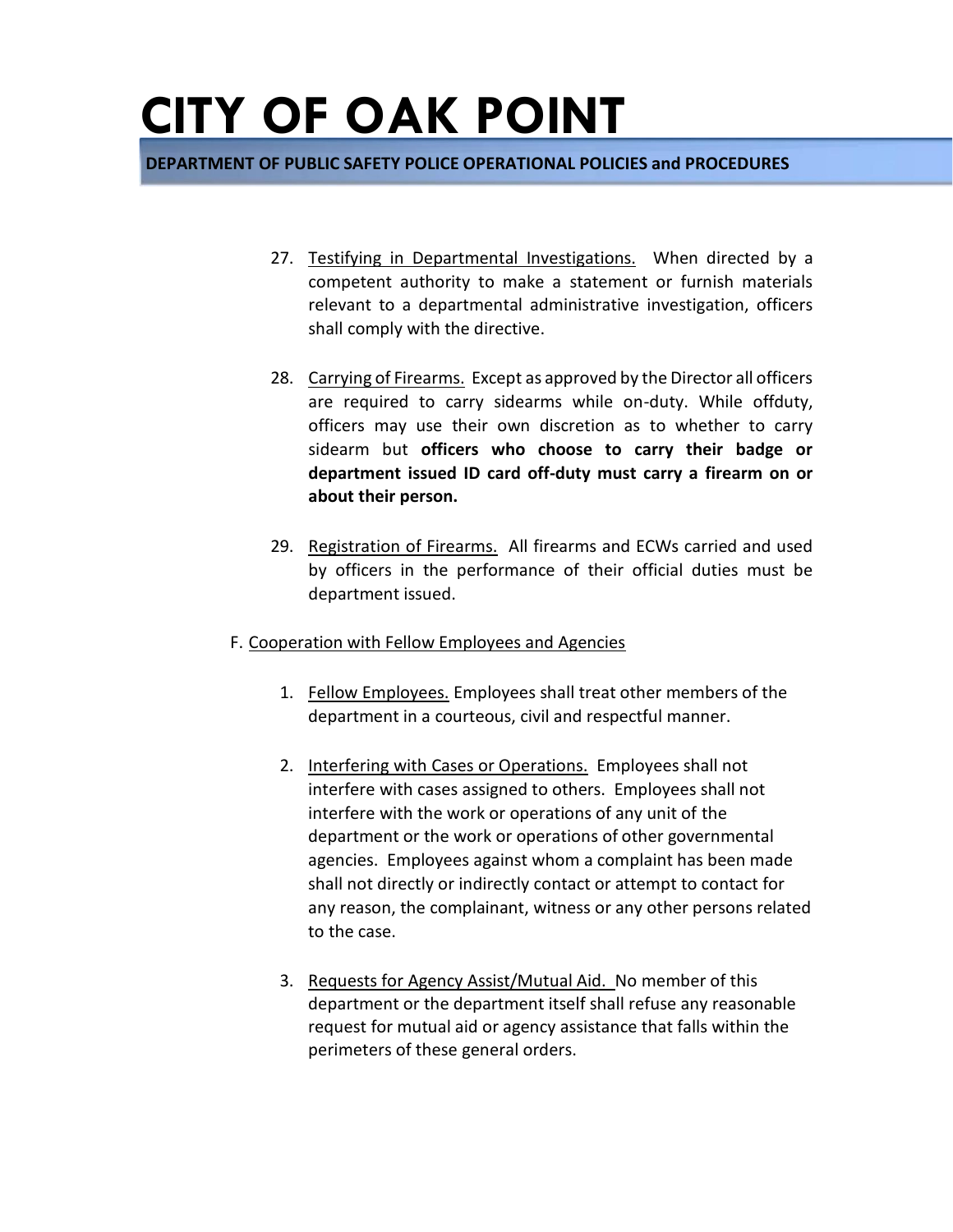#### **DEPARTMENT OF PUBLIC SAFETY POLICE OPERATIONAL POLICIES and PROCEDURES**

4. Offering of Agency Assistance or Mutual Aid. No employee shall offer any assistance or aid which has not been specifically requested by another agency. If someone needs our assistance they'll ask. Police personnel who leave the city on agency assists are required to return to the city as soon as the request is fulfilled. Loitering in another jurisdiction is strictly prohibited.

#### G. Restrictions on Behavior

- 1. Interfering with Private Business. Employees, during the course of their duties, shall not interfere with the lawful business of any person.
- 2. Use of Intimidation. Employees shall not use their official positions to threaten or intimidate any persons.
- 3. Soliciting and Accepting Gifts and Gratuities. Employees of the Department may not accept any reward, gratuity, gift or other compensation for any service performed as a result of or in conjunction with their duties as employees of the department regardless of whether the service was performed while said persons were on or off-duty. Employees shall not solicit any gift, gratuity, loan, present, fee or reward for personal gain.
- 4. Soliciting and Accepting Gifts from Suspects and Prisoners. Employees are strictly prohibited from soliciting or accepting any gift, gratuity, loan, fee or other item of value, or from lending or borrowing, or from buying or selling anything of value from or to any suspect, prisoner, defendant or other person involved in any case, or other persons of ill repute, or professional bondsmen, or tow company employee or other persons whose vocations may profit from information obtained from the police department.
- 5. Reporting Bribe Offers. If an officer receives a bribe offer, he shall make a written report to his commanding officer.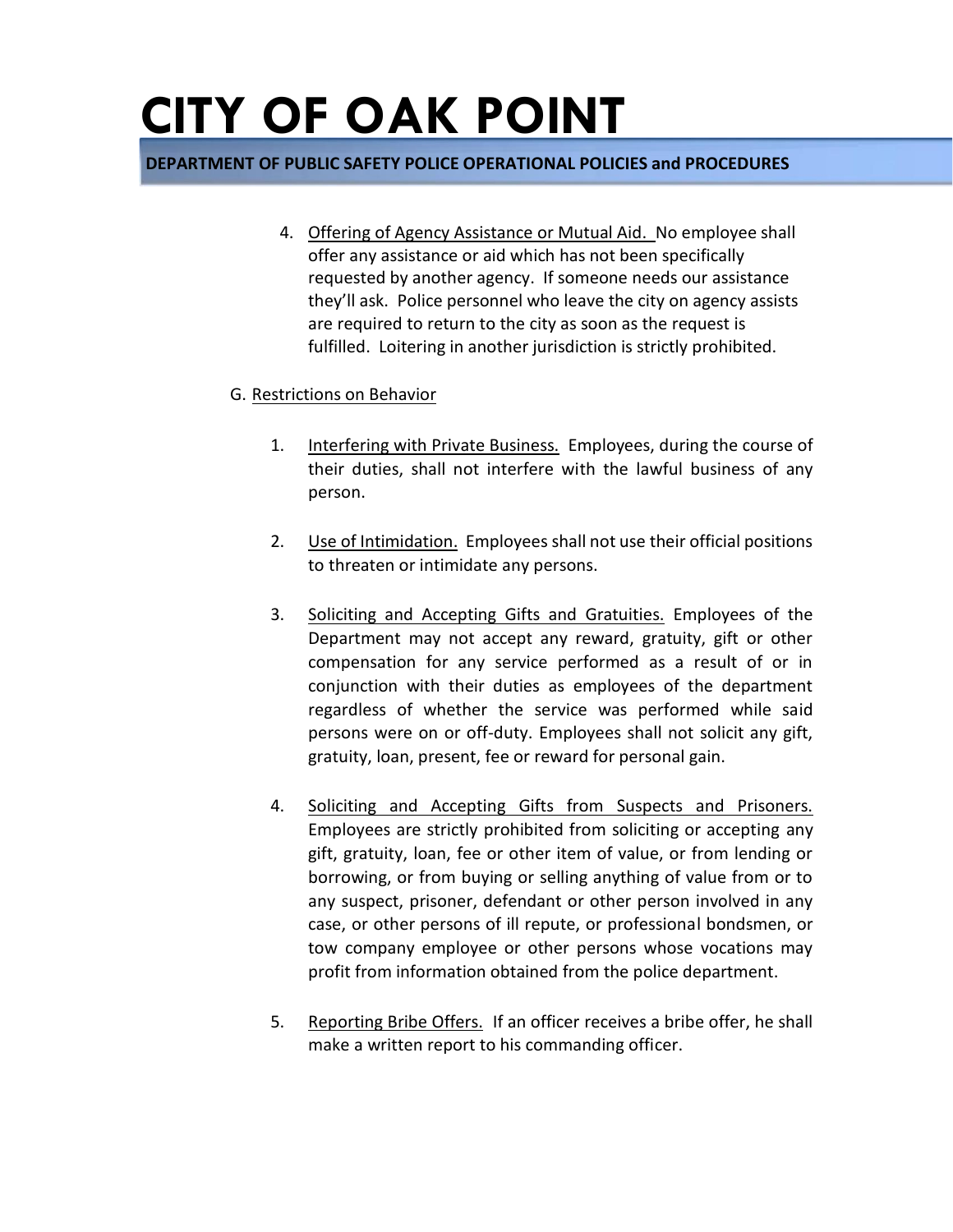- 6. Accepting Gifts from Subordinates. Employees shall not receive or accept any gift or gratuity from subordinates, other than customary celebratory times such as holidays or birthdays.
- 7. Soliciting Special Privileges. Employees shall not use their official positions or identification to solicit special privileges for themselves or others, such as free admission to places of amusement, discounts on purchases, or free or discounted meals or refreshments.
- 8. Personal Use of Police Power. Officers shall not use their police powers to resolve personal grievances (e.g., those involving the officer, family members, relatives, or friends) except under circumstances that would justify the use of self-defense, actions to prevent injury to another person, or when a serious offense has been committed that would justify an arrest and they would by law be required to do so. In all other cases, officers shall summon onduty police personnel and notify the Director in cases where there is personal involvement that would reasonably require law enforcement intervention.
- 9. Giving Testimonials and Seeking Publicity. Employees representing themselves as members of the Department shall not give testimonials or permit their names or photographs to be used for commercial advertising purposes. Employees also shall not seek personal publicity either directly or indirectly in the course of their employment.
- 10. Soliciting Business. Employees shall not, while on-duty, solicit in any manner. This includes but is not limited to soliciting for subscriptions, sell books, papers, tickets, merchandise or other items of value nor collect or receive money or items of value for any personal gain to themselves or others. Employees may not while on duty solicit for projects related to charitable fundraising.
- 11. Drinking on-duty. Employees shall not drink any intoxicating beverages while on-duty.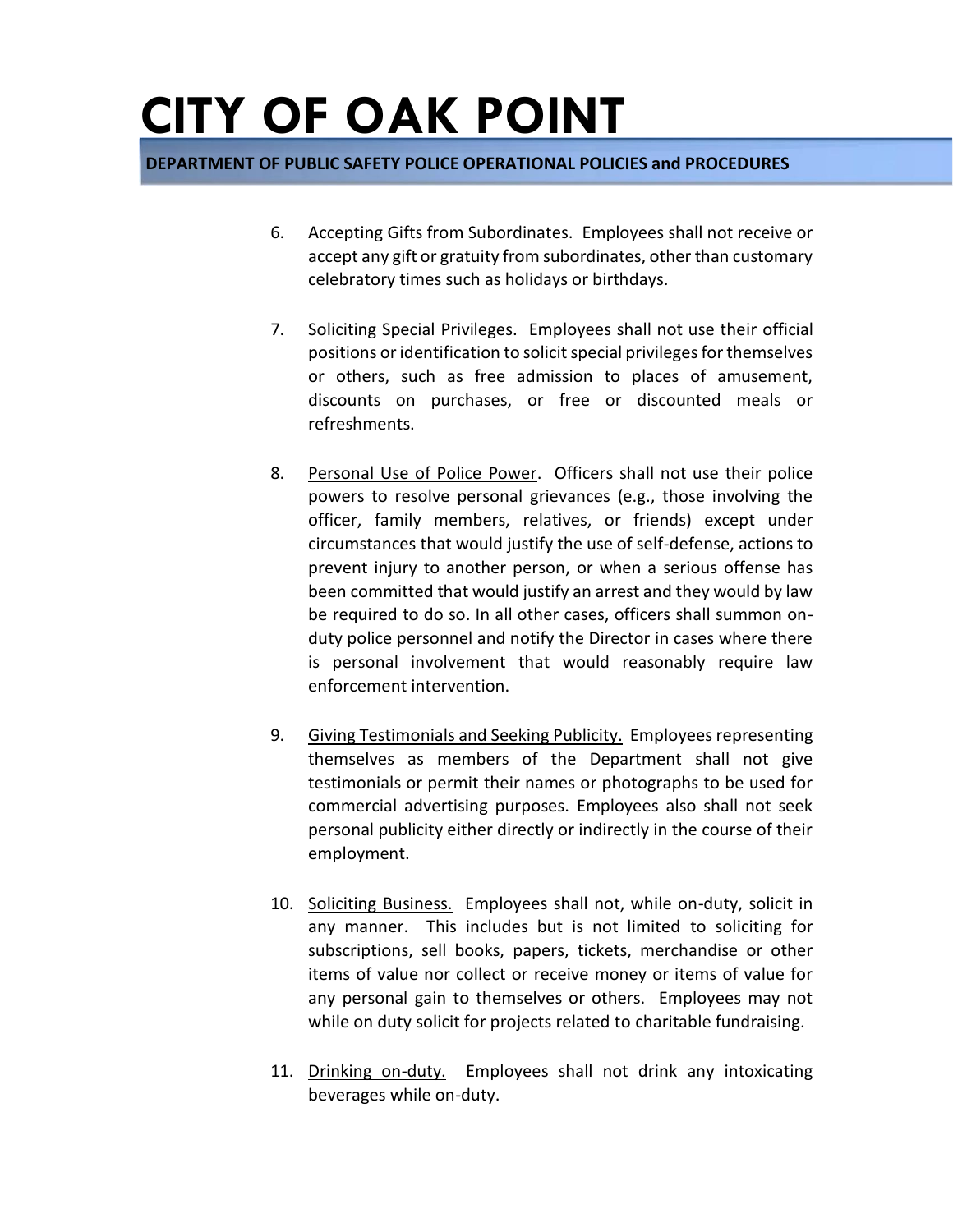- 12. Intoxication-Mental/Physical Impairment. Employees shall not be under the influence of any intoxicating beverage, medication or substance during their tour of duty or immediately prior to their tour of duty. Nor shall officers be intoxicated off-duty while in the public view. While off-duty, officers that have consumed an alcoholic beverage to the extent that their mental and physical faculties are impaired shall not exercise any police authority. Officers assigned to special assignments where they may consume alcoholic beverage during the performance of their duties shall not do so to the extent that their mental and physical faculties are significantly impaired.
- 13. Drinking While in Uniform. At no time shall any officer consume alcoholic beverages while in uniform.
- 14. Liquor on Official Premises. Employees shall not bring containers of intoxicating beverages into a Department building or vehicle except as evidence.
- 15. Entering Bars, Taverns and Liquor Stores. Officers on-duty or in uniform shall not enter or visit any bar, lounge, parlor, club, store or other establishment whose primary purpose is the sale and onpremise consumption of liquor unless for the purpose of official duties. Officers on-duty or in uniform also shall not purchase intoxicating beverages.
- 16. Drug Usage. While on or off duty, employees shall not use any illegal drug or any controlled drug not prescribed by a physician. Employees shall notify their supervisor if they are using any prescribed drug or any other medication or medical device that is listed as might or the employee believes might impair their driving or decision making.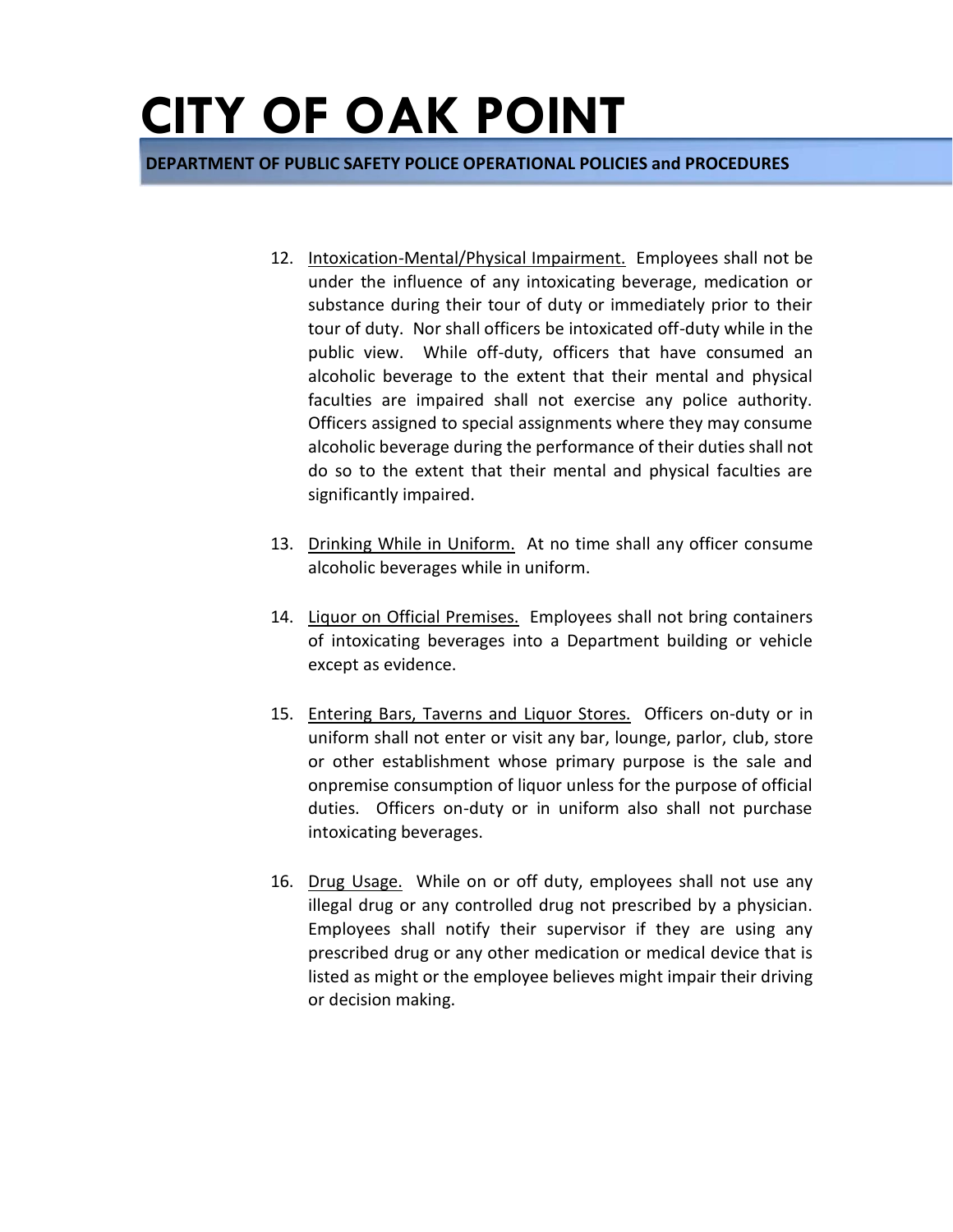- 17. Tobacco Use. Tobacco use of any type is prohibited at any time while on duty or during any period of the shift. This includes all break periods.
- 18. Playing Games on-duty. Officers on-duty or in uniform shall not engage in any games to include the Lottery, Computer, Card or any other type.
- 19. Political Activity. While in uniform or on-duty, officers are not allowed to actively participate (e.g., make political speeches, pass out campaign or other political literature, write letters, sign petitions, actively and openly solicit votes) in political campaigns. Civilian employees are not allowed to actively participate (e.g., make political speeches, pass out campaign or other political literature, write letters, sign petitions, actively and openly solicit votes) in political campaigns while on-duty.
- 20. Improper Release of Information. Employees shall not communicate to any person any information concerning operations, activities, or matters of law-enforcement business, the release of which is prohibited by law or which may have an adverse impact on law enforcement operations or officer safety of this department or another.
- 21. Seeking Personal Preferment. Employees shall not solicit petitions, influence or seek the intervention of any person outside the department for purposes of personal preferment, advantage, transfer, advancement, or promotion for themselves or for any other person.
- 22. Criticism of the Department. Employees shall neither publicly nor at internal official meetings criticize or ridicule the department or its policies, city officials or other employees by speech, writing, or other expression, where such speech, writing, or other expression is defamatory, obscene, unlawful, undermines the effectiveness of the department, interferes with the maintenance of discipline, or is made with reckless disregard for truth or falsity.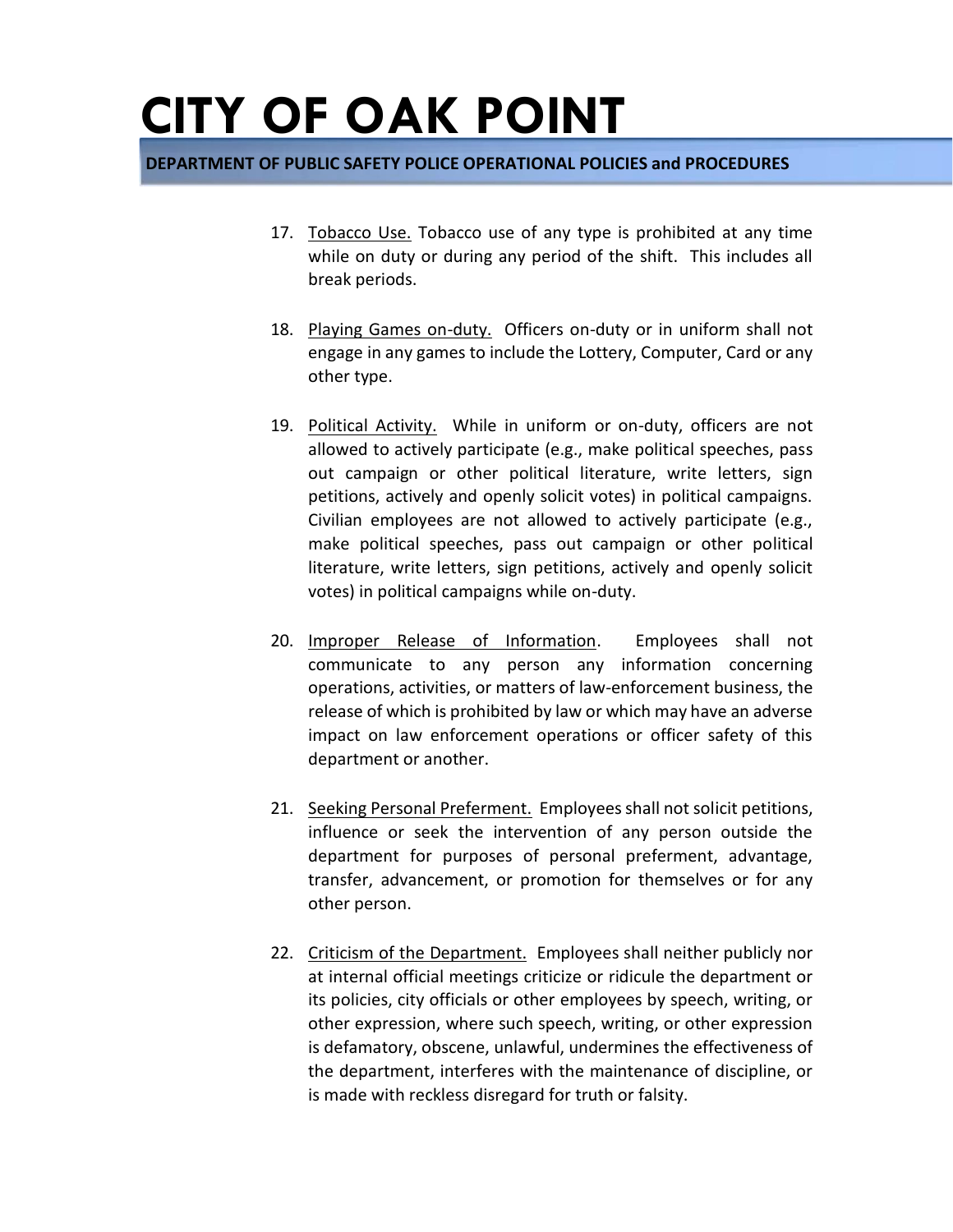- 23. Disruptive Activities. Employees shall not perform any action that tend to disrupt the performance of official duties and obligations of employees of the department or which tend to interfere with or subvert the reasonable supervision or proper discipline of employees of the department.
- 24. Operation and Use of Police Radios. Operation and use of police radios is restricted to authorized and official police business. Personal conversations, or using vulgar, sarcastic or obscene language, or making unnecessary sounds are not permitted.
- 25. Use of Racial Jokes and Slurs. No employee shall engage in any form of speech likely to be construed as a racial, ethnic or religious slur or joke, whether in the presence of the public or of other employees.
- 26. Use of Force. Officers shall use the least and only that amount of force reasonably necessary to accomplish their police mission.
- 27. Duty to Act in Preservation of Life. If a member of this department observes a law enforcement officer within this agency's jurisdiction using force in a manner that unreasonably places another in danger of death or serious bodily injury they are required to take reasonable action to prevent such an occurrence. Should this occur they are to contact the Director as soon a safely possible and complete a Use of Force Report and all other required documentation regarding the incident.
- 28. Indebtedness to Subordinates. Supervisors shall not become indebted to their immediate subordinates.
- 29. Personal Relationships Prohibited with Certain Persons. Employees shall not become personally involved or develop a personal or social relationship with a victim, suspect, or witness nor develop a personal relationship with any member of this or any other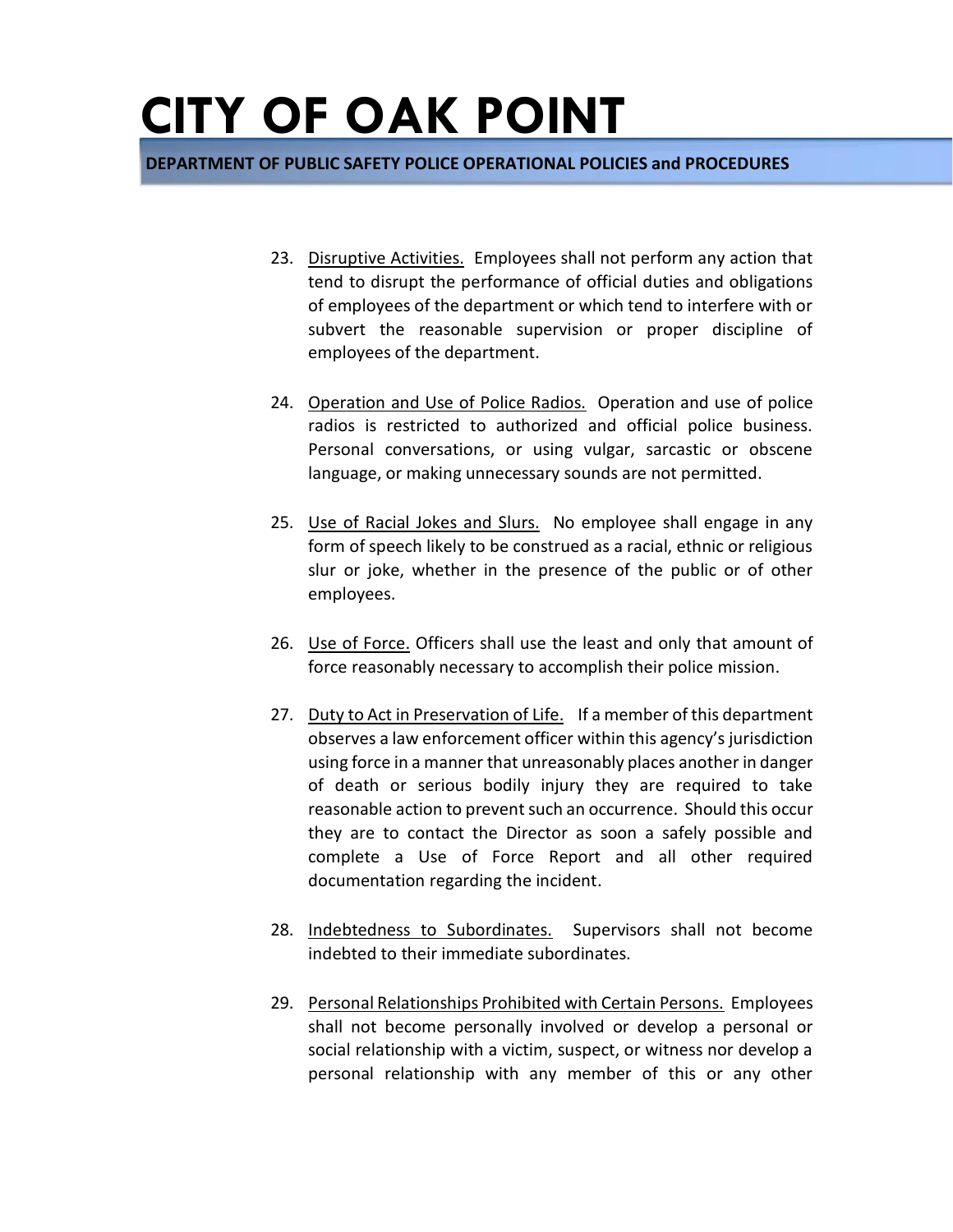**DEPARTMENT OF PUBLIC SAFETY POLICE OPERATIONAL POLICIES and PROCEDURES** 

department which that relationship may affect the performance or safety of any member of this department.

30. Duty to be Kind, Courteous, and Patient. Employees shall at all times be courteous, kind, patient, and respectful in dealing with the public. Employees shall be respect of all members of the community in the discharge of their official duties. When addressed, employees shall avoid answering questions in a short or abrupt manner, and shall not use harsh, coarse, violent or profane language unless such language or communications is being used as a level of force to gain compliance.

#### H. Identification and Recognition

- 1. Giving Name and Badge Number. Officers shall give their name, badge number and if necessary department to any person requesting such facts unless doing so would jeopardize the successful completion of a police assignment.
- 2. Carrying Official Identification. All employees will carry their official identification on or about their persons while on-duty.
- 3. Personal Cards. Employees are not permitted to have or use personal cards showing their connection to the department if such cards bear any information not directly pertaining to their work as police department employees.
- 4. Exchange, Alteration or Transfer of Badge. An employee's issued badge shall not be altered or exchanged between employees or transferred to another person except by the Director. Employees retiring or resigning will not be permitted to retain their badge when doing so will hamper normal operations of the department. All badges must be issued.
- 5. Plainclothes Officers Identification. A uniformed officer shall neither acknowledge nor show recognition of another police officer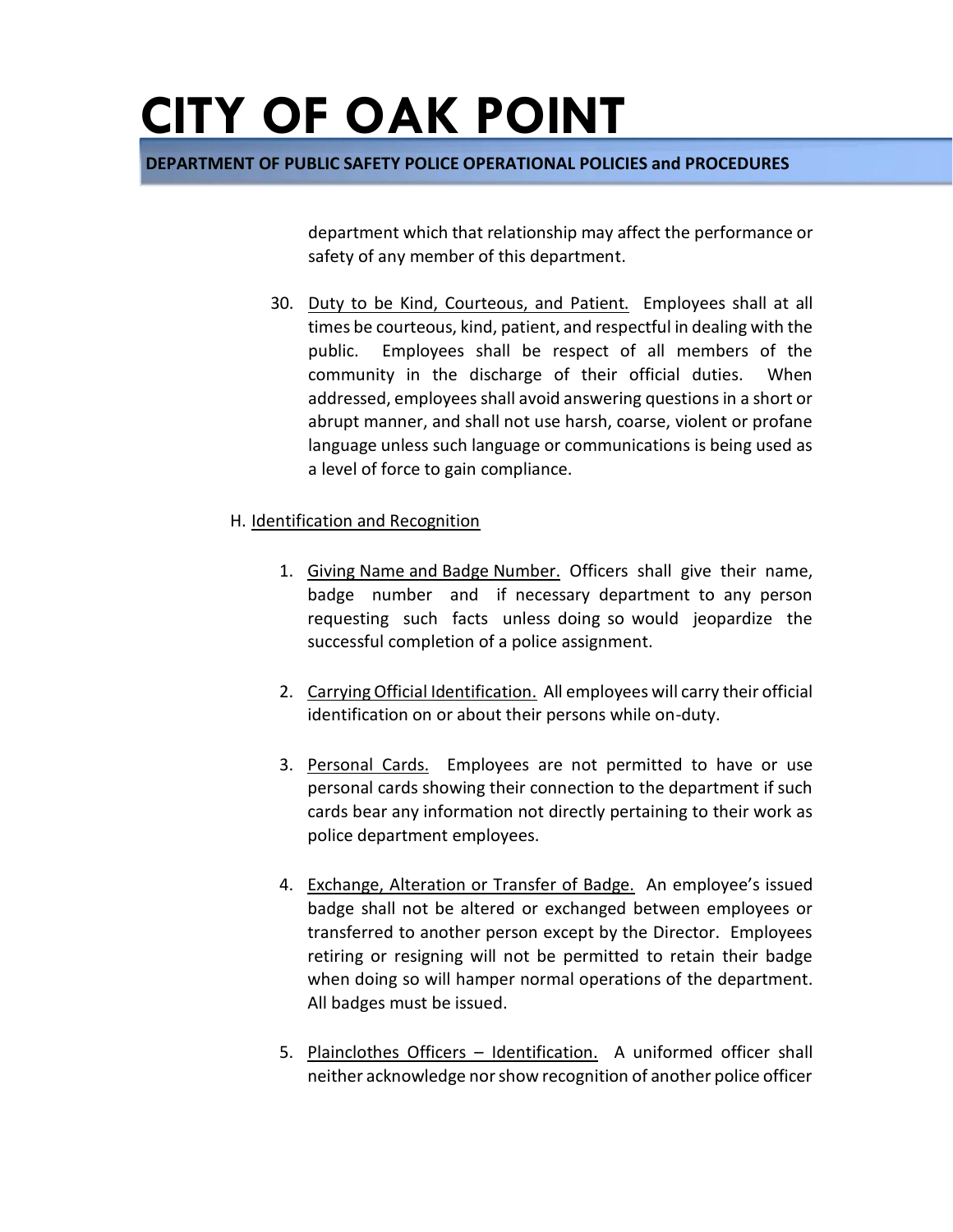**DEPARTMENT OF PUBLIC SAFETY POLICE OPERATIONAL POLICIES and PROCEDURES** 

in civilian clothes unless that officer first addresses the uniformed officer.

- I. Maintenance of Property
	- 1. Use of City Property or Service. Officers shall not use or provide any city equipment or service other than for official city business.
	- 2. Responsibility for City Property. Employees shall be responsible for the proper care and use of department property and equipment assigned to or used by them and shall promptly report to a supervisor any loss, damage, destruction, or defect pertaining to such equipment or property. Employees may in the event of damage or neglect of such property be required to repair and or purchase their own equipment in lieu of city issued equipment. If required to do so an employee may not report to work until such a purchase has been made and approved by the Director.
	- 3. Departmental Vehicles. Employees shall operate department vehicles and other equipment in such a manner as to avoid injury to persons or damage to property. Whenever a police vehicle is involved in an accident, the operator shall notify a supervisor immediately. Under no circumstances shall an officer investigate his or her own accident. The Department of Public Safety or Sheriff's Department will be requested to investigate police involved accidents.
	- 4. Reporting Damage. At the beginning of shift, employees shall examine any vehicle and equipment assigned to them and report any operational deficiencies, damage, or defects to the sergeant. Failure to report damage or defects creates the presumption that the employee inspected the vehicle or equipment and found no damage or defects. The employee, in this case, shall be held responsible for the damage.
	- 5. Responsibility for Private Property. Employees are responsible for reasonably protecting private property or equipment that has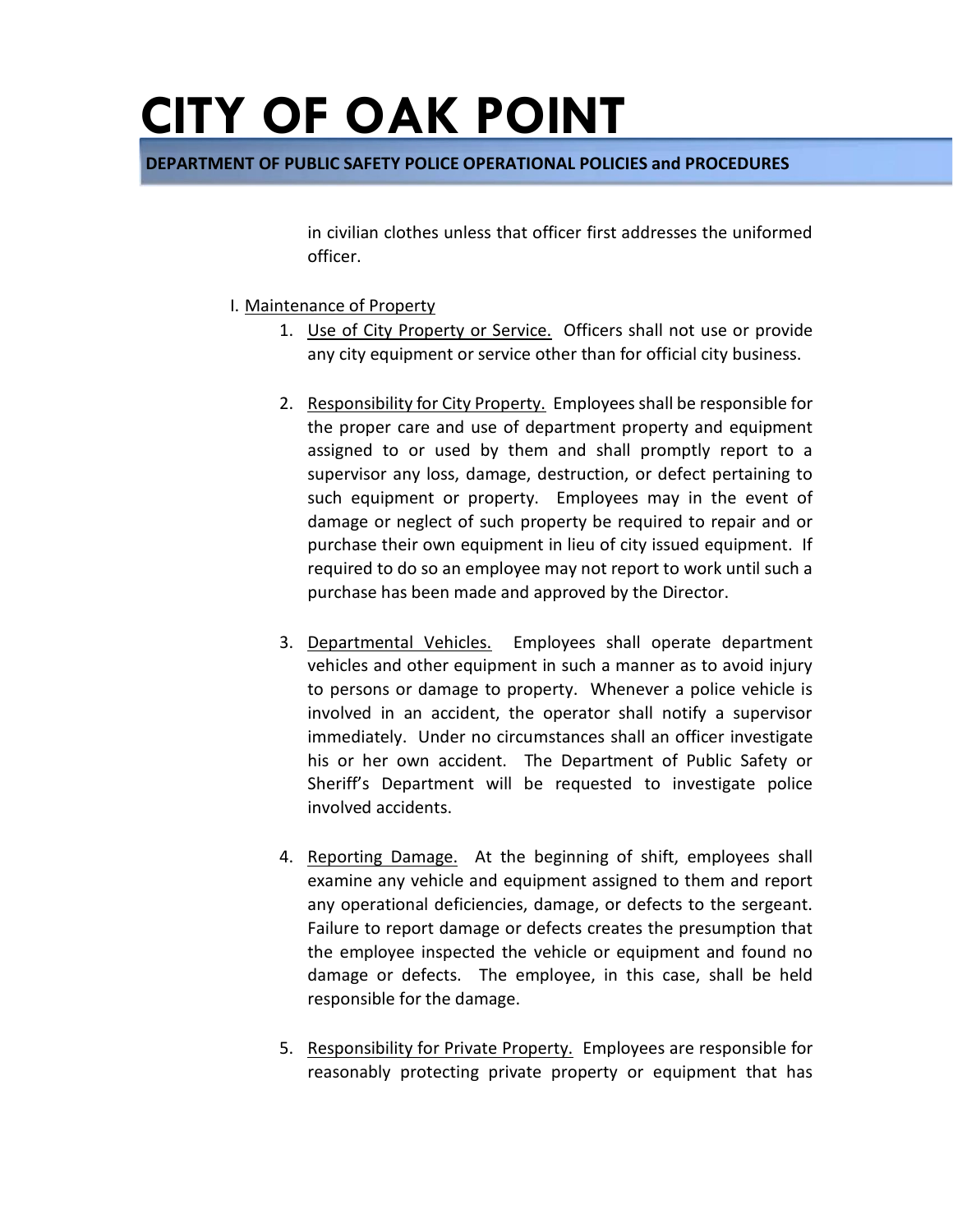**DEPARTMENT OF PUBLIC SAFETY POLICE OPERATIONAL POLICIES and PROCEDURES** 

come into their possession by reason of their office against loss, damage, or destruction.

- 6. Care of Quarters. Employees shall keep their offices, lockers and desks neat, clean and orderly.
- 7. Property and Evidence. Employees shall not convert to their own use, manufacture, conceal, falsify, destroy, remove, tamper with, or withhold any property or evidence held in connection with an investigation or other official action except in accordance with established procedures. Any property or evidence coming into the possession of an employee shall be submitted to the property room immediately following the call if reasonable but in all cases prior to the end of shift.
- 8. Alteration or Modification of Police Equipment. Officers shall not use any equipment that does not conform to departmental policy or specifications. All equipment shall be carried and utilized only as issued and authorized, and no changes, alterations, modifications or substitutions shall be made to such equipment unless approved by the Director.

#### J. Relationship with Courts and Attorneys

- 1. Attendance in Court. Employees shall arrive on time for all required court appearances and be prepared to testify. Each member shall be familiar with the laws of evidence and shall testify truthfully on any matter.
- 2. Recommending Attorneys or Bondsmen. Employees shall not suggest, recommend, advise or counsel the retention of a specific attorney or bondsmen to any person (except relatives) coming to their attention as a result of police business.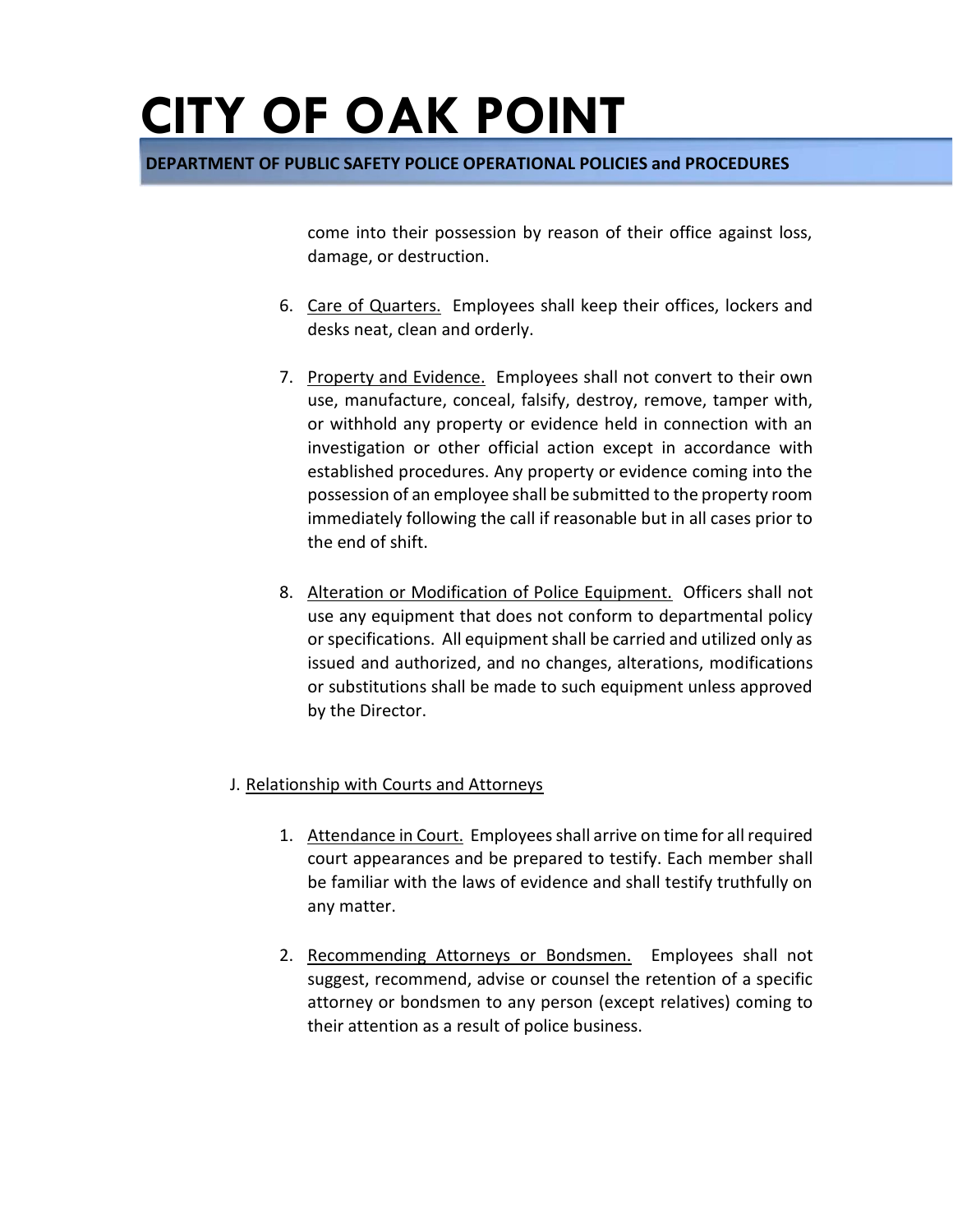- 3. Testifying for a Defendant. Any employee subpoenaed or requested to testify for a criminal defendant or against the City or against the interests of the department in any hearing or trial shall immediately notify the Director.
- 4. Interviews with Attorneys. Interviews between an officer and a complainant's attorney about a case arising from the officer's employment by the department shall be done in the presence of or with the knowledge and consent of the Director, and or department legal counsel or prosecutor.
- 5. Assisting and Testifying in Civil Cases. Officers shall not serve civilprocess papers nor render assistance in civil cases except as required by law. No employee shall volunteer to testify in civil actions.
- 6. Notice of Lawsuits against Officers. Employees who have had a suit filed against them which may result in their missing work or an unfavorable image of the department shall immediately notify the Director in writing and furnish a copy of the complaint as well as a full and accurate account of the circumstances in question.
- 7. Notice of Arrest or Citation. Employees who have become the subject of a citation, arrest action, investigation, or any contact with the police in an official manner in any other jurisdiction shall **immediately** notify the Director.
- 8. Arrest of Officer from another Agency. An officer who arrests a sworn officer of another law enforcement agency shall immediately notify the Director or in his absence the sergeant of the fact. Officers shall take whatever action is appropriate to the circumstances including issuance of summonses or making a physical arrest. That the person cited or arrested is a lawenforcement officer shall make no difference.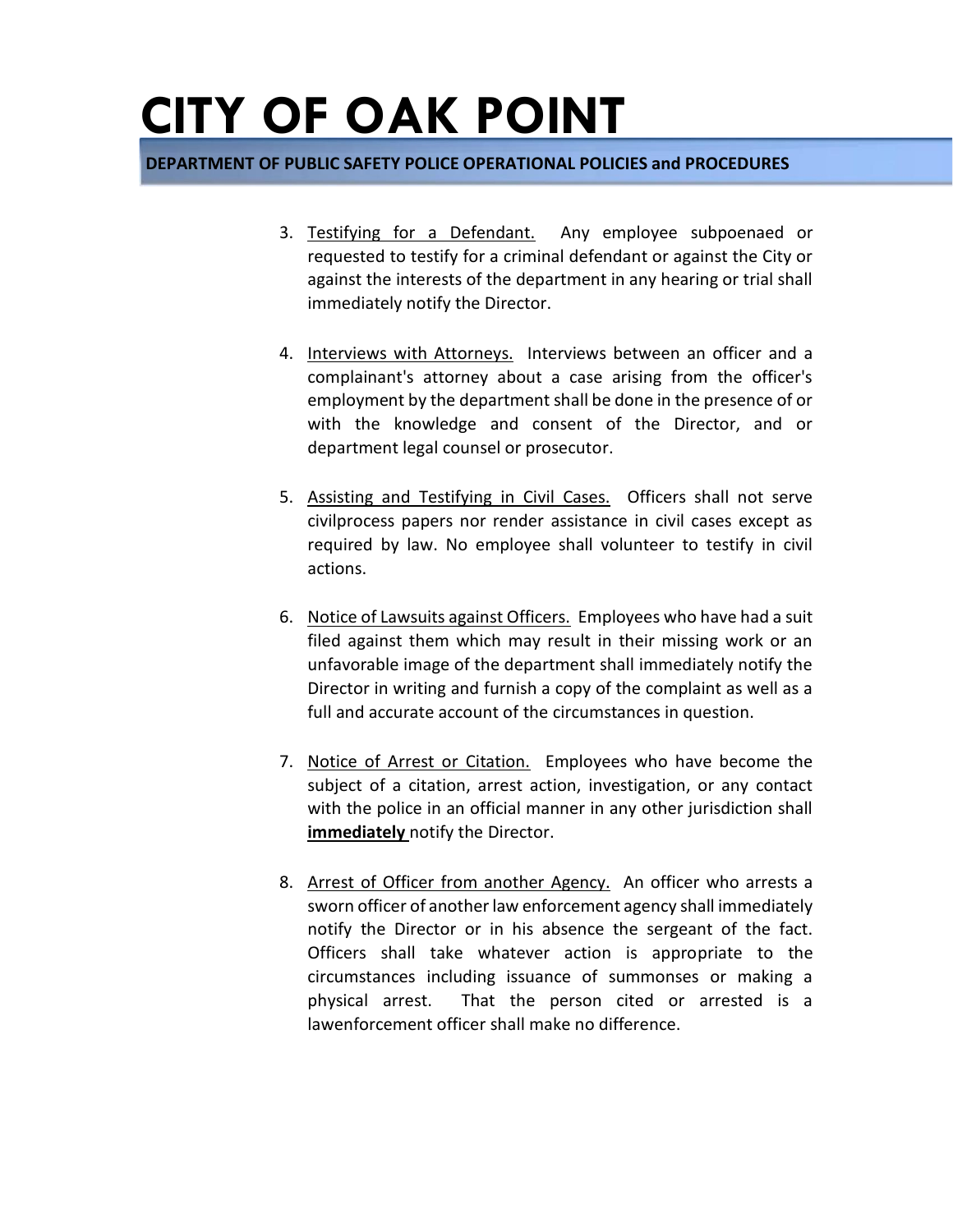- 9. Arrest of Departmental Employee. If an officer has probable cause to arrest a sworn officer of our department, when practical the officer shall first contact their supervisor to review and confirm probable cause. In some cases, the department may wish to obtain a warrant against the suspect officer. Some occasions (some instances of excessive force) may however demand an immediate custodial arrest.
- K. Expectation of Privacy
	- 1. Employees shall have no expectation of personal privacy in such places as lockers, desks, departmentally owned vehicles, file cabinets, computers, or similar areas that are under the control and management of this law enforcement agency. While this agency recognizes the need for officers to occasionally store personal items in such areas, officers should be aware that these and similar places may be inspected or otherwise entered—to meet operational needs, internal investigatory requirements, or for other reasons—at the direction of the Director or his or her designee.
	- 2. No member of this agency shall maintain files or duplicate copies of official agency files in either manual or electronic formats at his or her place of residence or in other locations outside the confines of this agency without express permission.
- L. Performance Prohibitions
	- 1. As appropriate, disciplinary action may be taken for violation of the following orders or the following reasons:
		- a. Incompetent or inefficient performance or dereliction of duty;
		- b. Insubordination, discourteous treatment of the public or a fellow employee, or any act of omission or commission of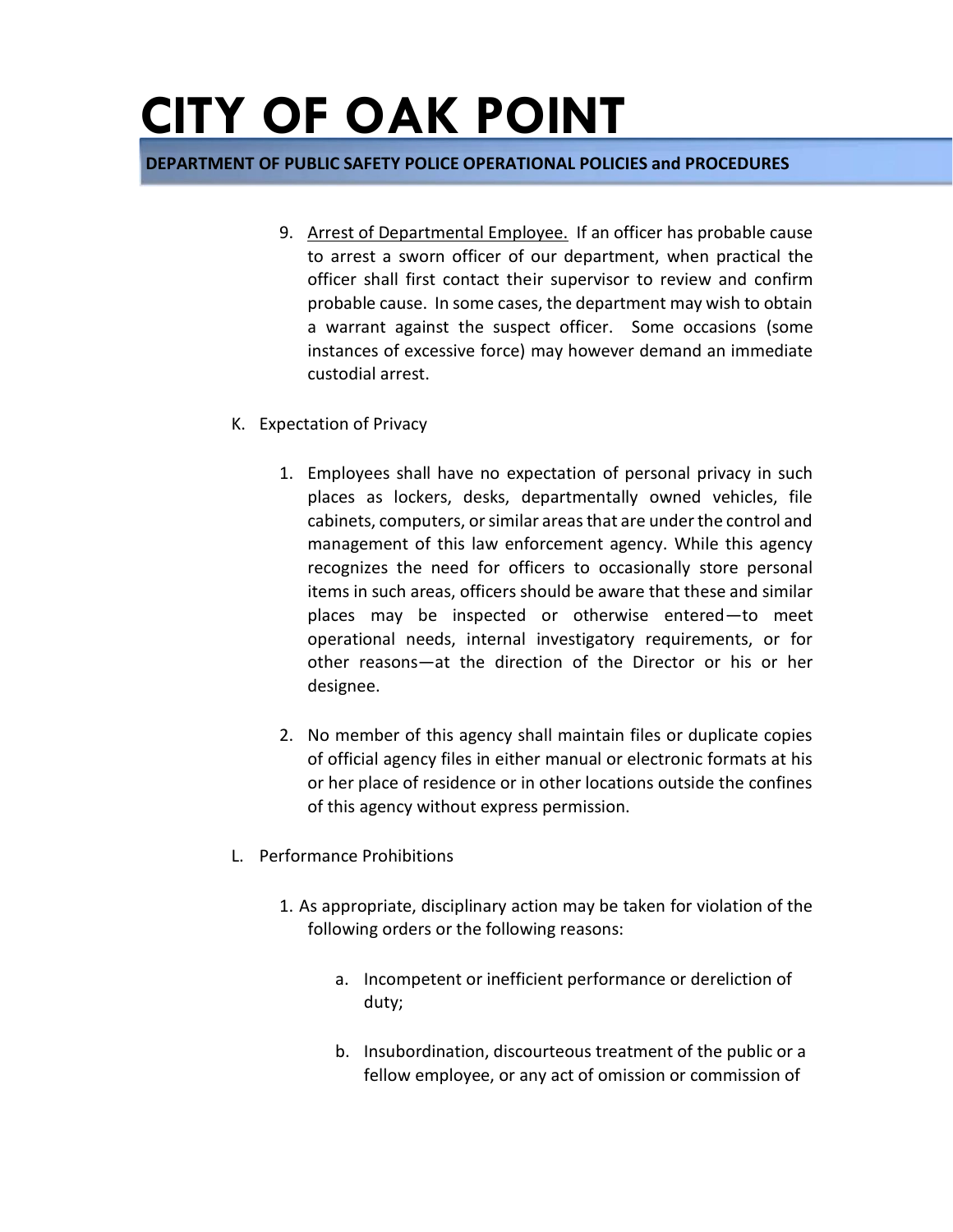**DEPARTMENT OF PUBLIC SAFETY POLICE OPERATIONAL POLICIES and PROCEDURES** 

similar nature which discredits or injures the public. (Insubordination may also consist of direct, tacit, or constructive refusal to do assigned work.)

- c. Mental or physical unfitness for the position which the employee holds.
- d. Engaging in sexual conduct while on-duty, or on City property.
- e. Abuse of sick, injury, disability, or other leave benefits.
- f. Discriminatory conduct or harassment against any individual on the basis of race, national origin, religion, disability, pregnancy, age, military status, sex or other protected status.
- g. Absence without proper leave.
- h. Conviction of a felony or misdemeanor, or a pattern of misconduct as displayed by series of misdemeanor convictions.
- i. Failure to report to a supervisor incompetence, misconduct, excessive force, inefficiency, neglect of duty, moral turpitude, or any other form of misconduct or negligence of which the employee has knowledge.
- j. Failure of a supervisor to take corrective action regarding employees under his or her supervision who may be guilty of any form of neglect of duty or misconduct where the supervisor knows or should have known of the dereliction.
- k. Family members or friends of employees are no longer allowed at the DPS facility unless on official business.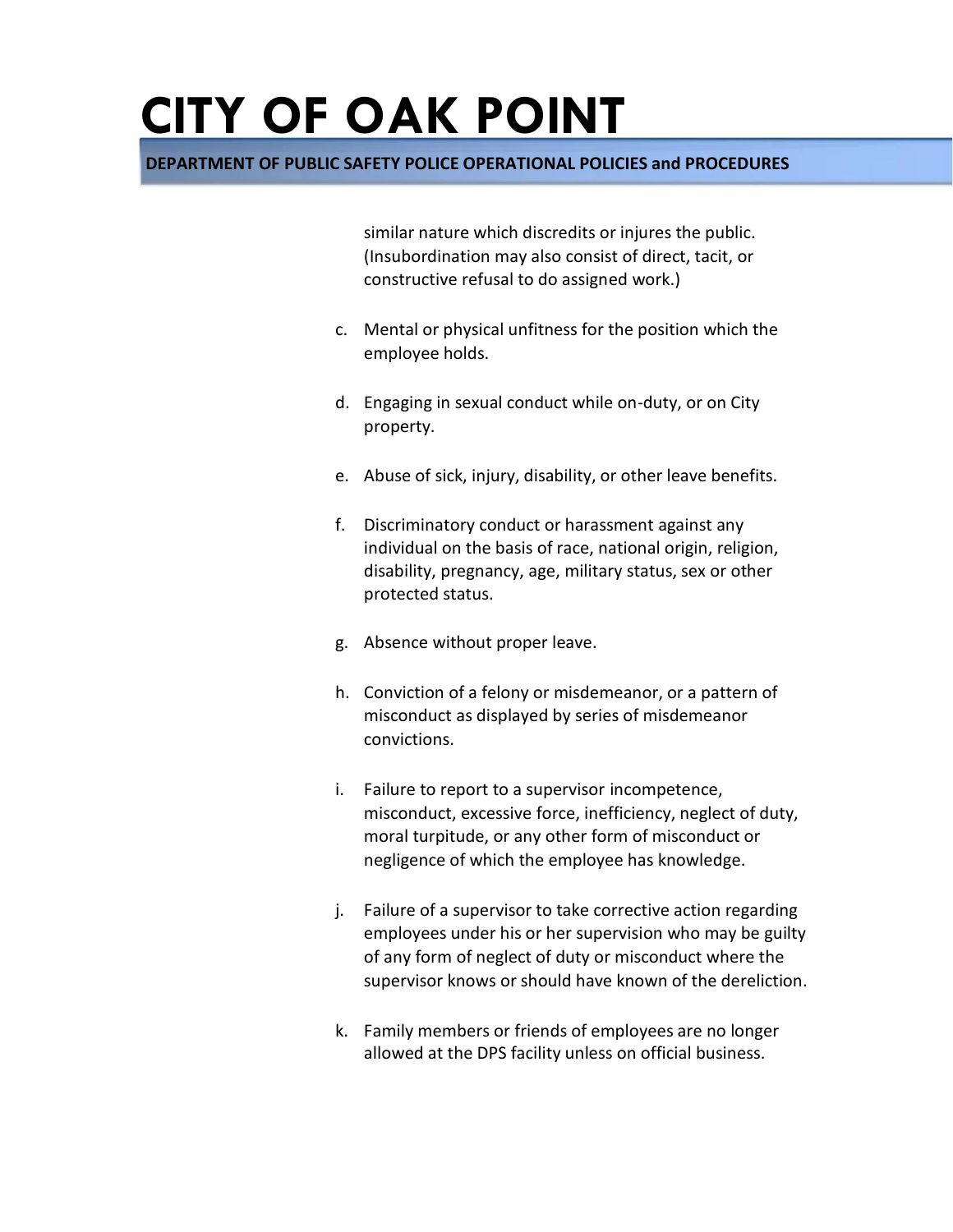**DEPARTMENT OF PUBLIC SAFETY POLICE OPERATIONAL POLICIES and PROCEDURES** 

Employees are responsible for the actions of their family members and friends.

- l. Employees are not to park on the tarmac, driveway entrance at any time, or in the city hall general parking lot while city hall is open for business or on meeting nights.
- m. Employees shall not conduct, or allow to be conducted, or attend any meetings, parties or social gatherings on Department property that have not been approved by administration.
- n. Employees shall refrain from being party to rumors, gossip, false reports, or information and activities which would, or may tend to disrupt morale, or which may bring discredit to the Department or the City. Members shall not concern themselves with or become involved in matters which do not pertain to them directly or which pertain to another branch of the department. Nor shall any member make disparaging comments regarding any other member or regarding the department.
- o. Employees shall be responsible for maintaining the minimum amount of CE hours with their respective certifying agencies.
- p. Employees are prohibited from entering any supervisors' office when the supervisor is not present or aware of the employee's actions. There are absolutely no exceptions to this policy.
- q. Swapping or subbing of time is prohibited. Failure to report for duty as assigned may result in suspension and possibly termination at the discretion of the Director.
- r. Employees shall not possess, or allow to be possessed, downloaded or viewed any form of sexually explicit,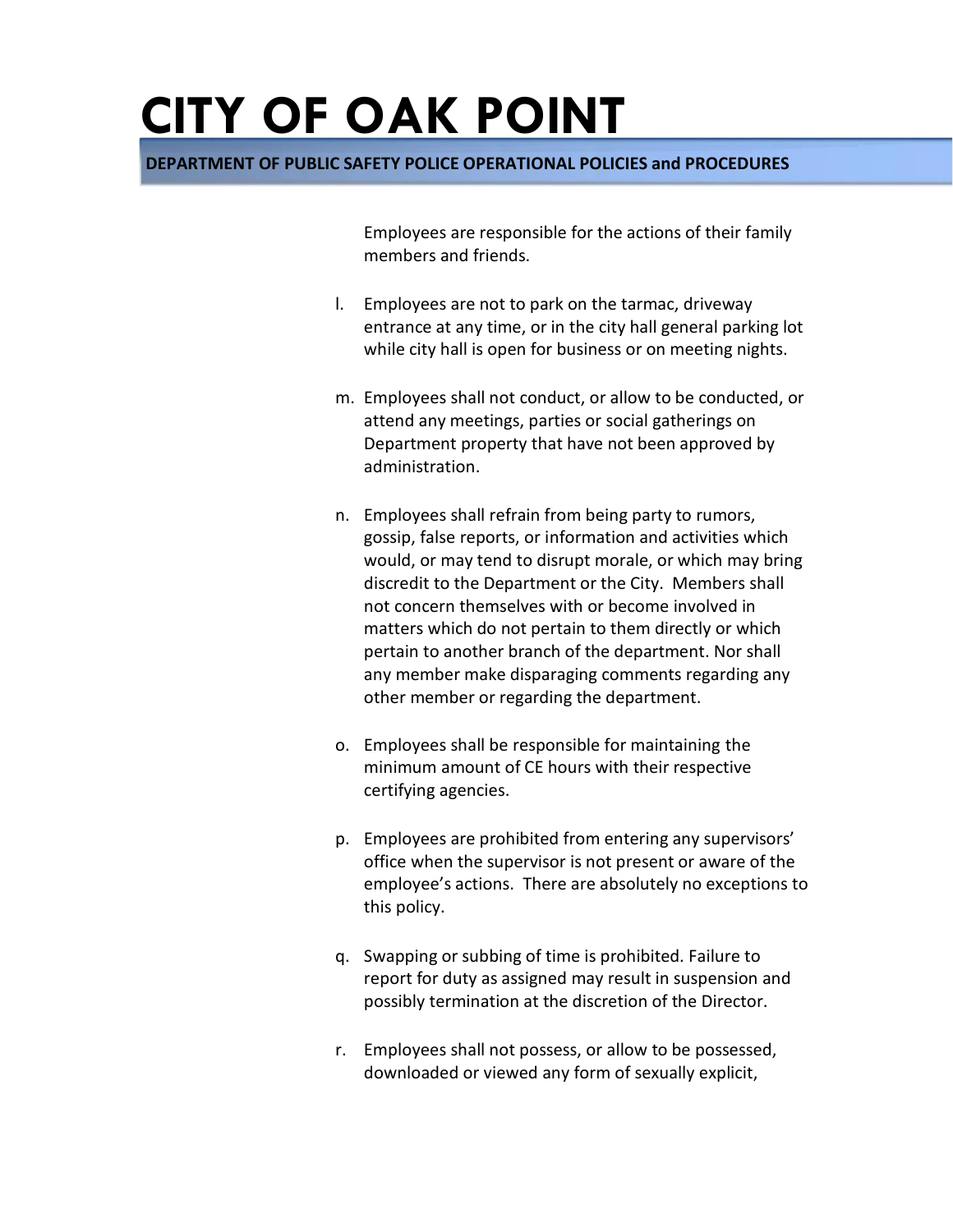**DEPARTMENT OF PUBLIC SAFETY POLICE OPERATIONAL POLICIES and PROCEDURES** 

suggestive or pornographic material in any form on Department premises.

- s. Officers shall report with dispatch over the radio whenever they are out at the department.
- t. Officers are to complete their paperwork in the patrol car while on duty. All paperwork must be done accurately and completely and turned in at the end of their shift unless approval is given by a supervisor to turn it in at a later date. Such approval must be in writing as well as the request and reason for the request. Officers are not permitted to return to the station until 10 minutes before the end of their shift. Any officer who returns earlier than this must give a written explanation for their action.
- u. No officer either living within the jurisdiction of the department or not is permitted to go to their private residence while on duty, **for any non-DPS emergency reason**. Officers are to tell their families if an emergency arises and DPS services are needed then they are to call 911, then after being dispatched officers may respond. As with all calls for service they are to be audio and video recorded. Under no circumstances are officers to respond due to a call received on a non-emergency city operated land or cellular phone line. Due to officers past actions violation of this order may result in termination.
- v. If an officer request advice from another officer in regards to procedure or opinion on a specific call the requesting officer will document the conversation in detail within their report or call sheet. The officer giving advice will do a supplemental report which also documents the conversation and will become part of the file. Failure to follow this guideline will result in disciplinary action. Probationary officers are prohibited from giving advice.